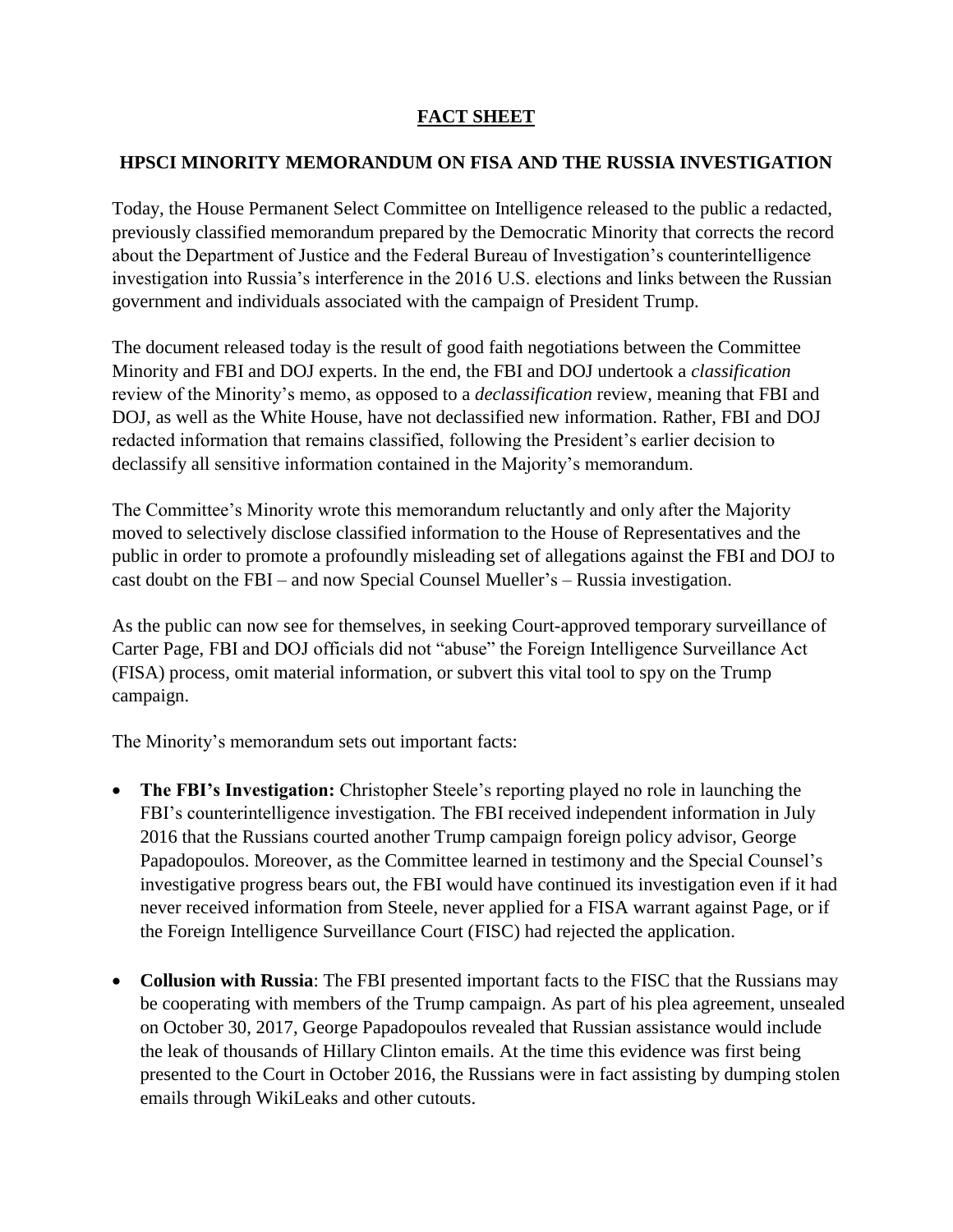- **Multi-Pronged Surveillance Rationale:** DOJ's Court-approved temporary surveillance of Page – which began in late October 2016, less than three weeks before election day and after Page left the Trump campaign – was based on compelling evidence from multiple sources, including: contemporaneous evidence of Russia's election interference and outreach to Papadopoulos; Page's longstanding connections to Russian government and intelligence actors; and reports about Page's suspicious activities in 2016, particularly in Moscow during the height of then-candidate Trump's campaign. **In each renewal, moreover, consistent with FISA, DOJ explained to the Court that surveillance of Page yielded valuable information.**
- **Page's Connections to Russian Government and Intelligence Officials:** DOJ's FISA application makes clear that the FBI had an independent basis for investigating Page. In particular, concern about and knowledge of Page's activities as a subject of Russian intelligence recruitment, which long predate the FBI's receipt of Steele's information. In 2013, for instance, prosecutors indicted three Russian spies, two of whom targeted Page for recruitment. The FBI also interviewed Page multiple times about his Russian intelligence contacts, including in March 2016 – the very month candidate Donald Trump named him a foreign policy advisor.
- **Tailored Use of Steele's Reporting**: Contrary to the Republican document's assertion, DOJ made only narrow use of Steele's reporting about Page's specific activities in 2016, chiefly his suspected July 2016 meetings in Moscow with Russian officials, and did not otherwise rely on Steele's reporting, including any "salacious" allegations about President Trump. **As DOJ informed the Court in subsequent renewals, the FBI independently corroborated much of Steele's reporting about Page's Moscow meetings.**
- **Transparency with Court about Steele:** While explaining why the FBI viewed Steele's reporting and sources as reliable and credible, DOJ appropriately disclosed Steele's prior relationship with the FBI and the fact of and reason for his termination as a source. Moreover, the FBI had authorized, but never paid Steele for the "dossier," including his reporting about Page.
- **Political Motivation of Steele's Employer:** Contrary to the Majority's assertion that DOJ fails to mention that Steele's research was commissioned by "political actors" to "obtain derogatory information on Donald Trump's ties to Russia," DOJ informed the Court accurately that Steele was hired by politically-motivated U.S. persons and entities and that his research appeared intended for use "to discredit" Trump's campaign. In doing so, DOJ appropriately upheld its longstanding practice of protecting U.S. citizen information by purposefully not "unmasking" U.S. person and entity names, unless they were themselves the subject of a counterintelligence investigation.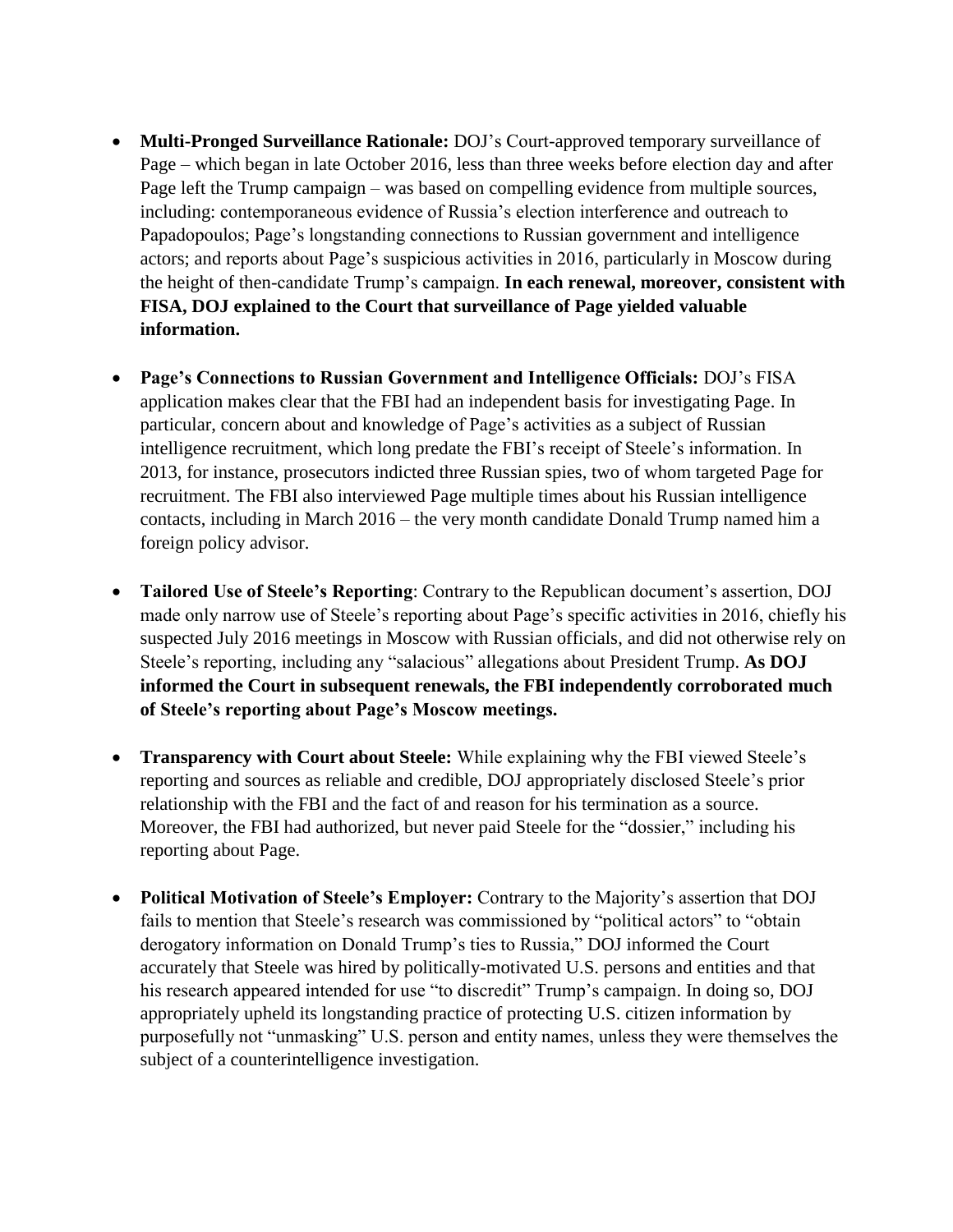- **Yahoo News Article Not Cited to Corroborate Steele:** DOJ referenced a *Yahoo* news article, alongside another article the Majority fails to mention in their document, not to provide separate corroboration for Steele's reporting, but instead to inform the Court of Page's public denial of his suspected meetings in Moscow, which Page also echoed in a September 25, 2016 letter to then-FBI Director Comey.
- **Other Distortions:** The Minority's memorandum also explains why other claims in the Majority's document – for instance, about DOJ official Bruce Ohr and FBI officials Peter Strzok and Lisa Page – are unfounded, misleading, and irrelevant. In testimony before the Committee, former FBI Deputy Director Andrew McCabe did not, as the Majority claims, "testif[y]" that "no surveillance warrant would have been sought from the FISC without the Steele Dossier information" and did not accept the Majority's premise that the application relied on Steele's entire "dossier." Instead, he defended the FBI and DOJ's assessment that every component of the application – to include the specific reporting about Page – was necessary and appropriate to present to the Court.

With this deeply regrettable episode behind us, it is time the Committee refocuses its efforts on the investigation that the American people deserve and expect: Russia's 2016 election interference and how we can prevent Russia's meddling in our democracy moving forward.